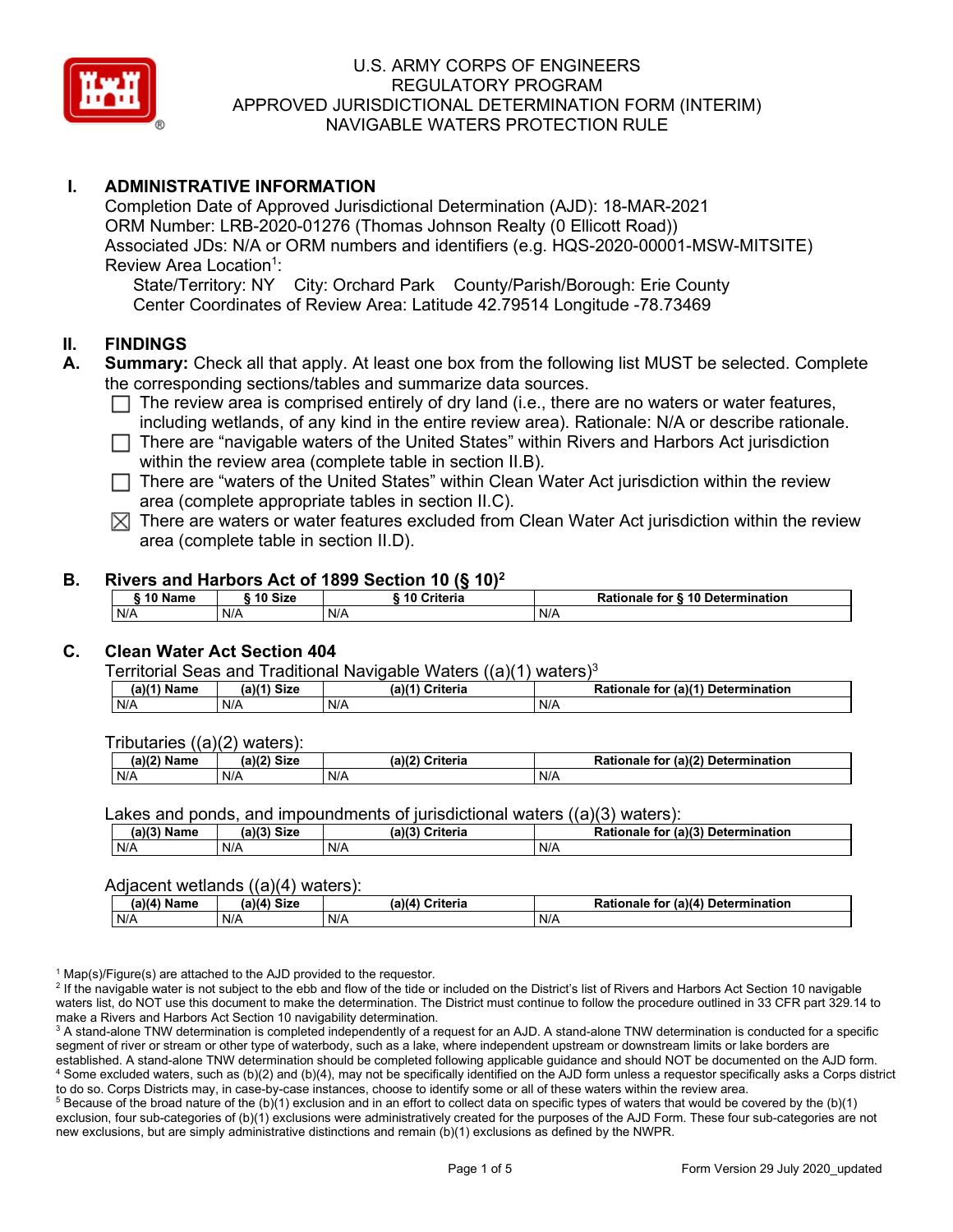

# **D. Excluded Waters or Features**

Excluded waters  $((b)(1) - (b)(12))^4$ :

| <b>Exclusion Name</b> | <b>Exclusion Size</b> | Exclusion <sup>5</sup>      | <b>Rationale for Exclusion Determination</b>                                                                             |
|-----------------------|-----------------------|-----------------------------|--------------------------------------------------------------------------------------------------------------------------|
| Wetland 1             | $0.07$ acres          | (b)(1) Non-adjacent wetland | A review of the delineation report and NRCS/Web Soil                                                                     |
|                       |                       |                             | survey indicate the soils are mapped mostly non-hydric                                                                   |
|                       |                       |                             | with pockets of hydric and potential hydric soils. Also,                                                                 |
|                       |                       |                             | the delineation indicated the parcel has a mix of non-                                                                   |
|                       |                       |                             | hydric and hydrophtic vegetation. A review of aerial                                                                     |
|                       |                       |                             | imagery and other in-house resources show no                                                                             |
|                       |                       |                             | drainage patterns coming or going from Wetland 1. A                                                                      |
|                       |                       |                             | review of aerial imagery, Eagle Eye Viewer and Google                                                                    |
|                       |                       |                             | Earth, indicate no $A(1)-A(3)$ waters or other                                                                           |
|                       |                       |                             | drainageways directly abutting or adjacent to Wetland                                                                    |
|                       |                       |                             | 1. The USGS Quad (Colden), USFWS Wetland mapper                                                                          |
|                       |                       |                             | and NYSDEC Environmental Resource Mapper                                                                                 |
|                       |                       |                             | indicate no streams within the vicinity of the delineated                                                                |
|                       |                       |                             | parcel or Wetland 1. Neuman Creek and the South                                                                          |
|                       |                       |                             | Branch of Smokes Creek, possible A(2) waters, were                                                                       |
|                       |                       |                             | identified on the USGS Quad and NYSDEC                                                                                   |
|                       |                       |                             | Environmental Resource mapper and are                                                                                    |
|                       |                       |                             | approximately more than 1100-2,000 linear feet to the                                                                    |
|                       |                       |                             | East and South of Wetland 1. The wetland is a shallow                                                                    |
|                       |                       |                             | surface concave depression that collects water and                                                                       |
|                       |                       |                             | holds it long enough to provide wetland characteristics                                                                  |
|                       |                       |                             | but does not drain to A $(1)$ – A $(3)$ waters. No natural or<br>artificial barriers between Wetland 1 and $A(1) - A(3)$ |
|                       |                       |                             |                                                                                                                          |
|                       |                       |                             | waters were found during an in-house review of<br>available resources. It appears the wetland is not                     |
|                       |                       |                             | inundated by an $A(1) - A(3)$ waters. Also, the                                                                          |
|                       |                       |                             | NRCS/USDA Web Soil Survey "Flood Frequency                                                                               |
|                       |                       |                             | Class" rating is "none" which means, " flooding is not                                                                   |
|                       |                       |                             | probable. The chance of flooding is nearly 0 percent in                                                                  |
|                       |                       |                             | any year". All resources reviewed support the                                                                            |
|                       |                       |                             | determination that Wetland 1 doesn't directly abut an                                                                    |
|                       |                       |                             | $A(1)-A(3)$ waters, is not separated from an $A(1)-A(3)$                                                                 |
|                       |                       |                             | waters by a natural or man-made feature and is not                                                                       |
|                       |                       |                             | adjacent to an $A(1)-A(3)$ waters.                                                                                       |
| Wetland 2             | $0.04$ acres          | (b)(1) Non-adjacent wetland | A review of the delineation report and NRCS/Web Soil                                                                     |
|                       |                       |                             | survey indicate the soils are mapped mostly non-hydric                                                                   |
|                       |                       |                             | with pockets of hydric and potential hydric soils. Also,                                                                 |
|                       |                       |                             | the delineation indicated the parcel has a mix of non-                                                                   |
|                       |                       |                             | hydric and hydrophtic vegetation. A review of aerial                                                                     |
|                       |                       |                             | imagery and other in-house resources show no                                                                             |
|                       |                       |                             | drainage patterns coming or going from Wetland 2. A                                                                      |
|                       |                       |                             | review of aerial imagery, Eagle Eye Viewer and Google                                                                    |
|                       |                       |                             | Earth, indicate no $A(1)$ - $A(3)$ waters or other                                                                       |
|                       |                       |                             | drainageways directly abutting or adjacent to Wetland                                                                    |
|                       |                       |                             | 2. The USGS Quad (Colden), USFWS Wetland mapper                                                                          |
|                       |                       |                             | and NYSDEC Environmental Resource Mapper                                                                                 |
|                       |                       |                             | indicate no streams within the vicinity of the delineated                                                                |
|                       |                       |                             | parcel or Wetland 2. Neuman Creek and the South                                                                          |

 $1$  Map(s)/Figure(s) are attached to the AJD provided to the requestor.

<sup>2</sup> If the navigable water is not subject to the ebb and flow of the tide or included on the District's list of Rivers and Harbors Act Section 10 navigable waters list, do NOT use this document to make the determination. The District must continue to follow the procedure outlined in 33 CFR part 329.14 to make a Rivers and Harbors Act Section 10 navigability determination.

<sup>3</sup> A stand-alone TNW determination is completed independently of a request for an AJD. A stand-alone TNW determination is conducted for a specific segment of river or stream or other type of waterbody, such as a lake, where independent upstream or downstream limits or lake borders are established. A stand-alone TNW determination should be completed following applicable guidance and should NOT be documented on the AJD form. <sup>4</sup> Some excluded waters, such as (b)(2) and (b)(4), may not be specifically identified on the AJD form unless a requestor specifically asks a Corps district to do so. Corps Districts may, in case-by-case instances, choose to identify some or all of these waters within the review area.

<sup>5</sup> Because of the broad nature of the (b)(1) exclusion and in an effort to collect data on specific types of waters that would be covered by the (b)(1) exclusion, four sub-categories of (b)(1) exclusions were administratively created for the purposes of the AJD Form. These four sub-categories are not new exclusions, but are simply administrative distinctions and remain (b)(1) exclusions as defined by the NWPR.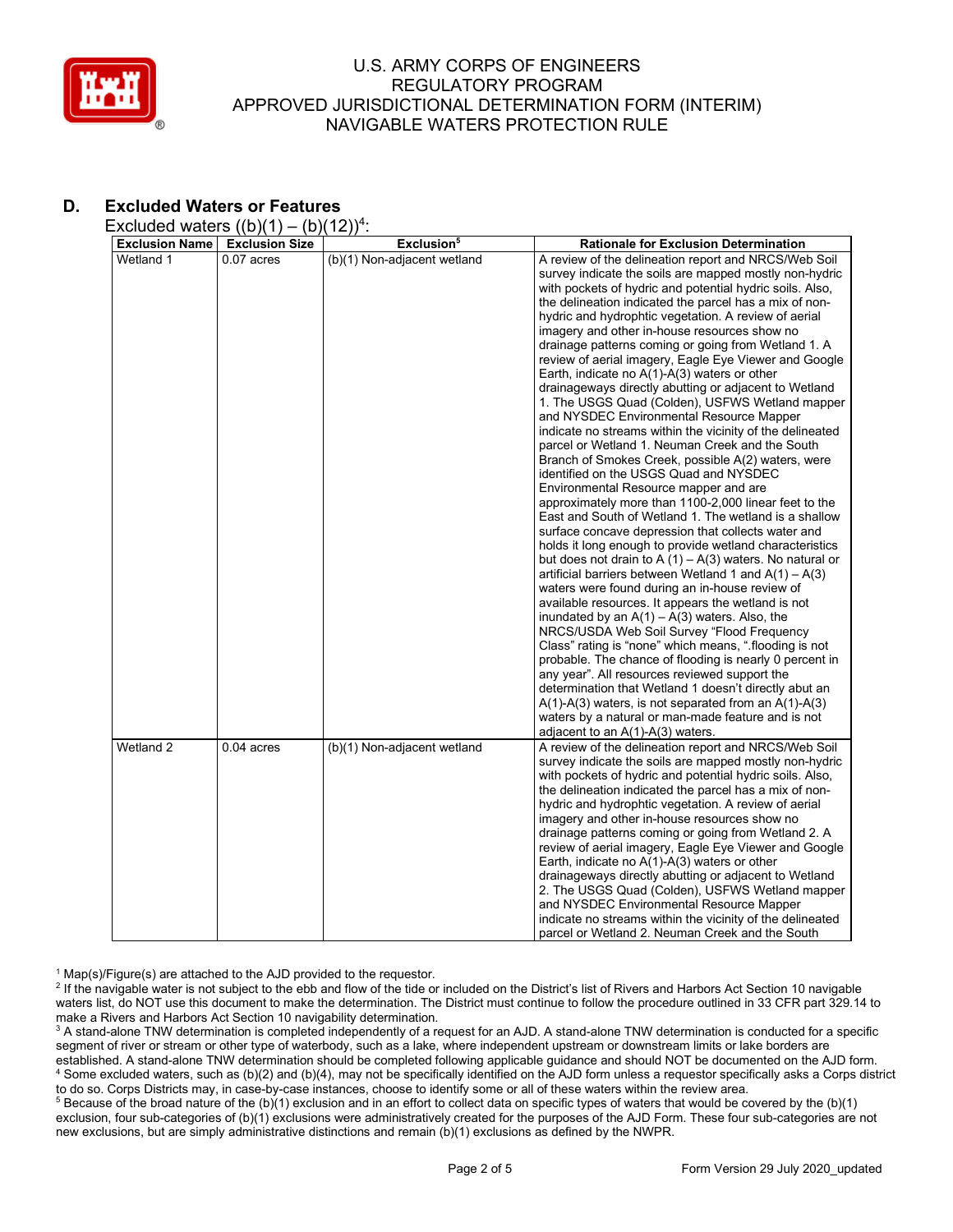

|           |              |                             | Branch of Smokes Creek, possible A(2) waters, were<br>identified on the USGS Quad and NYSDEC<br>Environmental Resource mapper and are<br>approximately more than 1300-1900 linear feet to the<br>East and South of Wetland 2. The wetland is a shallow<br>surface concave depression that collects water and<br>holds it long enough to provide wetland characteristics<br>but does not drain to A $(1)$ – A $(3)$ waters. No natural or<br>artificial barriers between Wetland 2 and $A(1) - A(3)$<br>waters were found during an in-house review of<br>available resources. It appears the wetland is not<br>inundated by an $A(1) - A(3)$ waters. Also, the<br>NRCS/USDA Web Soil Survey "Flood Frequency<br>Class" rating is "none" which means, "flooding is not<br>probable. The chance of flooding is nearly 0 percent in<br>any year". All resources reviewed support the<br>determination that Wetland 2 doesn't directly abut an<br>$A(1)-A(3)$ waters, is not separated from an $A(1)-A(3)$<br>waters by a natural or man-made feature and is not<br>adjacent to an A(1)-A(3) waters.                                                                                                                                                                                                                                                                                                                                                                                                                                                                                                                                                                                                                                                                                                                                                        |
|-----------|--------------|-----------------------------|---------------------------------------------------------------------------------------------------------------------------------------------------------------------------------------------------------------------------------------------------------------------------------------------------------------------------------------------------------------------------------------------------------------------------------------------------------------------------------------------------------------------------------------------------------------------------------------------------------------------------------------------------------------------------------------------------------------------------------------------------------------------------------------------------------------------------------------------------------------------------------------------------------------------------------------------------------------------------------------------------------------------------------------------------------------------------------------------------------------------------------------------------------------------------------------------------------------------------------------------------------------------------------------------------------------------------------------------------------------------------------------------------------------------------------------------------------------------------------------------------------------------------------------------------------------------------------------------------------------------------------------------------------------------------------------------------------------------------------------------------------------------------------------------------------------------------------------------------------|
| Wetland 4 | $0.02$ acres | (b)(1) Non-adjacent wetland | A review of the delineation report and NRCS/Web Soil<br>survey indicate the soils are mapped mostly non-hydric<br>with pockets of hydric and potential hydric soils. Also,<br>the delineation indicated the parcel has a mix of non-<br>hydric and hydrophtic vegetation. A review of aerial<br>imagery and other in-house resources show no<br>drainage patterns coming or going from Wetland 4. A<br>review of aerial imagery, Eagle Eye Viewer and Google<br>Earth, indicate no $A(1)-A(3)$ waters or other<br>drainageways directly abutting or adjacent to Wetland<br>4. The USGS Quad (Colden), USFWS Wetland mapper<br>and NYSDEC Environmental Resource Mapper<br>indicate no streams within the vicinity of the delineated<br>parcel or Wetland 4. Neuman Creek and the South<br>Branch of Smokes Creek, possible A(2) waters, were<br>identified on the USGS Quad and NYSDEC<br>Environmental Resource mapper and are<br>approximately more than 550-2800 linear feet to the<br>East and South of Wetland 4. The wetland is a shallow<br>surface concave depression that collects water and<br>holds it long enough to provide wetland characteristics<br>but does not drain to A $(1)$ – A $(3)$ waters. No natural or<br>artificial barriers between Wetland 4 and $A(1) - A(3)$<br>waters were found during an in-house review of<br>available resources. It appears the wetland is not<br>inundated by an $A(1) - A(3)$ waters. Also, the<br>NRCS/USDA Web Soil Survey "Flood Frequency<br>Class" rating is "none" which means, "flooding is not<br>probable. The chance of flooding is nearly 0 percent in<br>any year". All resources reviewed support the<br>determination that Wetland 4 doesn't directly abut an<br>$A(1)$ -A(3) waters, is not separated from an $A(1)$ -A(3)<br>waters by a natural or man-made feature and is not |

 $1$  Map(s)/Figure(s) are attached to the AJD provided to the requestor.

<sup>2</sup> If the navigable water is not subject to the ebb and flow of the tide or included on the District's list of Rivers and Harbors Act Section 10 navigable waters list, do NOT use this document to make the determination. The District must continue to follow the procedure outlined in 33 CFR part 329.14 to make a Rivers and Harbors Act Section 10 navigability determination.

<sup>3</sup> A stand-alone TNW determination is completed independently of a request for an AJD. A stand-alone TNW determination is conducted for a specific segment of river or stream or other type of waterbody, such as a lake, where independent upstream or downstream limits or lake borders are established. A stand-alone TNW determination should be completed following applicable guidance and should NOT be documented on the AJD form. <sup>4</sup> Some excluded waters, such as (b)(2) and (b)(4), may not be specifically identified on the AJD form unless a requestor specifically asks a Corps district to do so. Corps Districts may, in case-by-case instances, choose to identify some or all of these waters within the review area.

<sup>5</sup> Because of the broad nature of the (b)(1) exclusion and in an effort to collect data on specific types of waters that would be covered by the (b)(1) exclusion, four sub-categories of (b)(1) exclusions were administratively created for the purposes of the AJD Form. These four sub-categories are not new exclusions, but are simply administrative distinctions and remain (b)(1) exclusions as defined by the NWPR.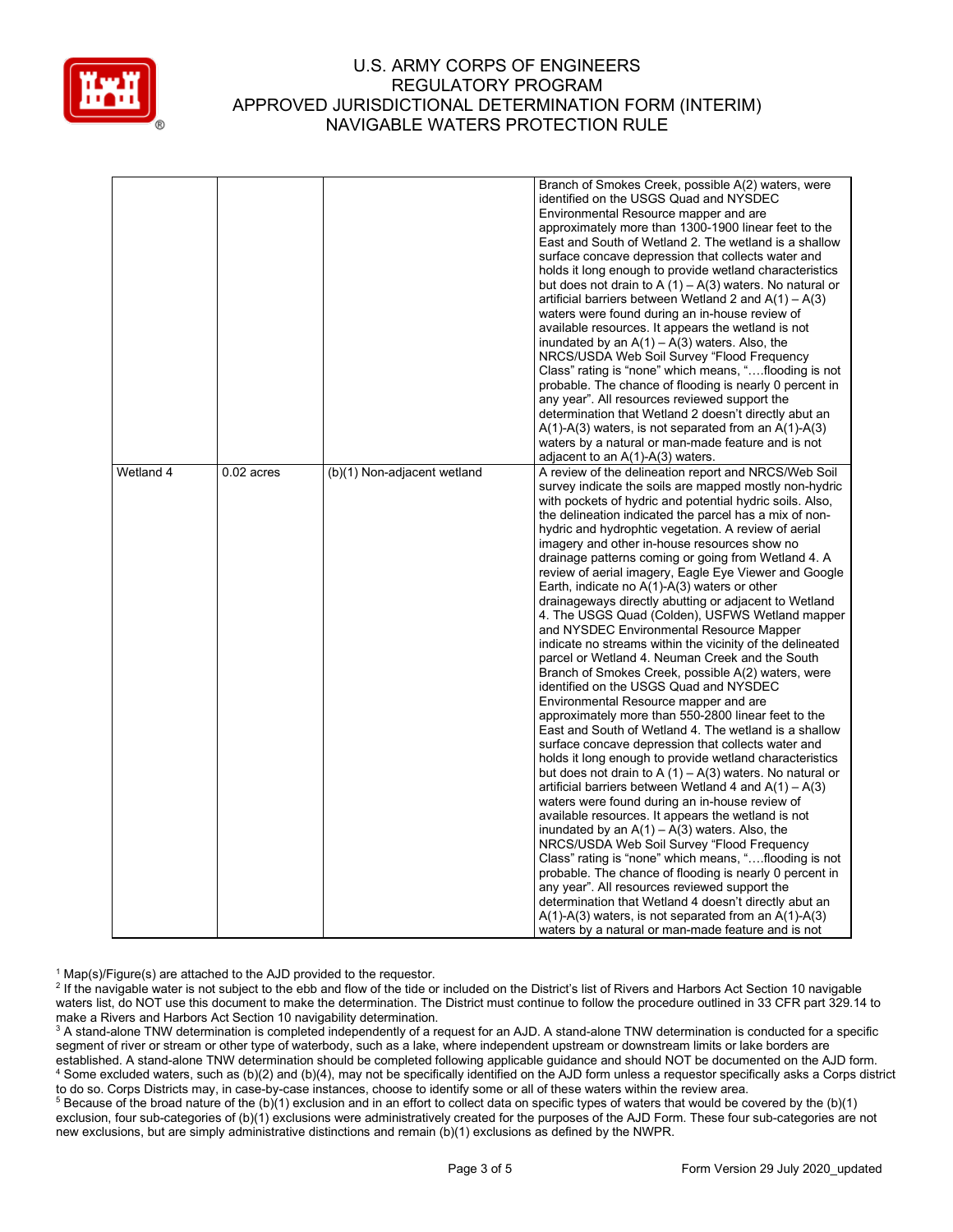

| Wetland 5<br>$0.15$ acres<br>(b)(1) Non-adjacent wetland | A review of the delineation report and NRCS/Web Soil<br>survey indicate the soils are mapped mostly non-hydric                                                                                                                                                                                                                                                                                                                                                                                                                                                                                                                                                                                                                                                                                                                                                                                                                                                                                                                                                                                                                                                                                                                                                                                                                                                                                                                                                                                                                                                                                                                                                                                                                                                            |
|----------------------------------------------------------|---------------------------------------------------------------------------------------------------------------------------------------------------------------------------------------------------------------------------------------------------------------------------------------------------------------------------------------------------------------------------------------------------------------------------------------------------------------------------------------------------------------------------------------------------------------------------------------------------------------------------------------------------------------------------------------------------------------------------------------------------------------------------------------------------------------------------------------------------------------------------------------------------------------------------------------------------------------------------------------------------------------------------------------------------------------------------------------------------------------------------------------------------------------------------------------------------------------------------------------------------------------------------------------------------------------------------------------------------------------------------------------------------------------------------------------------------------------------------------------------------------------------------------------------------------------------------------------------------------------------------------------------------------------------------------------------------------------------------------------------------------------------------|
|                                                          | with pockets of hydric and potential hydric soils. Also,<br>the delineation indicated the parcel has a mix of non-<br>hydric and hydrophtic vegetation. A review of aerial<br>imagery and other in-house resources show no<br>drainage patterns coming or going from Wetland 5. A<br>review of aerial imagery, Eagle Eye Viewer and Google<br>Earth, indicate no $A(1)-A(3)$ waters or other<br>drainageways directly abutting or adjacent to Wetland<br>5. The USGS Quad (Colden), USFWS Wetland mapper<br>and NYSDEC Environmental Resource Mapper<br>indicate no streams within the vicinity of the delineated<br>parcel or Wetland 5. Neuman Creek and the South<br>Branch of Smokes Creek, possible A(2) waters, were<br>identified on the USGS Quad and NYSDEC<br>Environmental Resource mapper and are<br>approximately more than 775-2850 linear feet to the<br>East and South of Wetland 5. The wetland is a shallow<br>surface concave depression that collects water and<br>holds it long enough to provide wetland characteristics<br>but does not drain to A $(1)$ – A $(3)$ waters. No natural or<br>artificial barriers between Wetland 5 and $A(1) - A(3)$<br>waters were found during an in-house review of<br>available resources. It appears the wetland is not<br>inundated by an $A(1) - A(3)$ waters. Also, the<br>NRCS/USDA Web Soil Survey "Flood Frequency<br>Class" rating is "none" which means, "flooding is not<br>probable. The chance of flooding is nearly 0 percent in<br>any year". All resources reviewed support the<br>determination that Wetland 5 doesn't directly abut an<br>$A(1)-A(3)$ waters, is not separated from an $A(1)-A(3)$<br>waters by a natural or man-made feature and is not<br>adjacent to an $A(1)-A(3)$ waters. |

# **III. SUPPORTING INFORMATION**

- **A. Select/enter all resources** that were used to aid in this determination and attach data/maps to this document and/or references/citations in the administrative record, as appropriate.
	- **\_X\_** Information submitted by, or on behalf of, the applicant/consultant: *Delineation report submitted on behalf of Thomas Johnson Realty by EDI dated September 9, 2020.* This information is sufficient for purposes of this AJD.
		- **\_\_\_** Data sheets prepared by the Corps: *Title(s) and/or date(s).*
	- **\_\_X** Photographs: Photographs included with the delineation report and additional information; Google Earth; ESRI
		- **\_\_\_** Corps Site visit(s) conducted on: *Date(s).*
	- **\_\_\_** Previous Jurisdictional Determinations (AJDs or PJDs): *ORM Number(s) and date(s).*
	- **\_\_\_** Antecedent Precipitation Tool: *provide detailed discussion in Section III.B.*

 $1$  Map(s)/Figure(s) are attached to the AJD provided to the requestor.

<sup>&</sup>lt;sup>2</sup> If the navigable water is not subject to the ebb and flow of the tide or included on the District's list of Rivers and Harbors Act Section 10 navigable waters list, do NOT use this document to make the determination. The District must continue to follow the procedure outlined in 33 CFR part 329.14 to make a Rivers and Harbors Act Section 10 navigability determination.

<sup>&</sup>lt;sup>3</sup> A stand-alone TNW determination is completed independently of a request for an AJD. A stand-alone TNW determination is conducted for a specific segment of river or stream or other type of waterbody, such as a lake, where independent upstream or downstream limits or lake borders are established. A stand-alone TNW determination should be completed following applicable guidance and should NOT be documented on the AJD form. <sup>4</sup> Some excluded waters, such as (b)(2) and (b)(4), may not be specifically identified on the AJD form unless a requestor specifically asks a Corps district to do so. Corps Districts may, in case-by-case instances, choose to identify some or all of these waters within the review area.

 $5$  Because of the broad nature of the (b)(1) exclusion and in an effort to collect data on specific types of waters that would be covered by the (b)(1) exclusion, four sub-categories of (b)(1) exclusions were administratively created for the purposes of the AJD Form. These four sub-categories are not new exclusions, but are simply administrative distinctions and remain (b)(1) exclusions as defined by the NWPR.